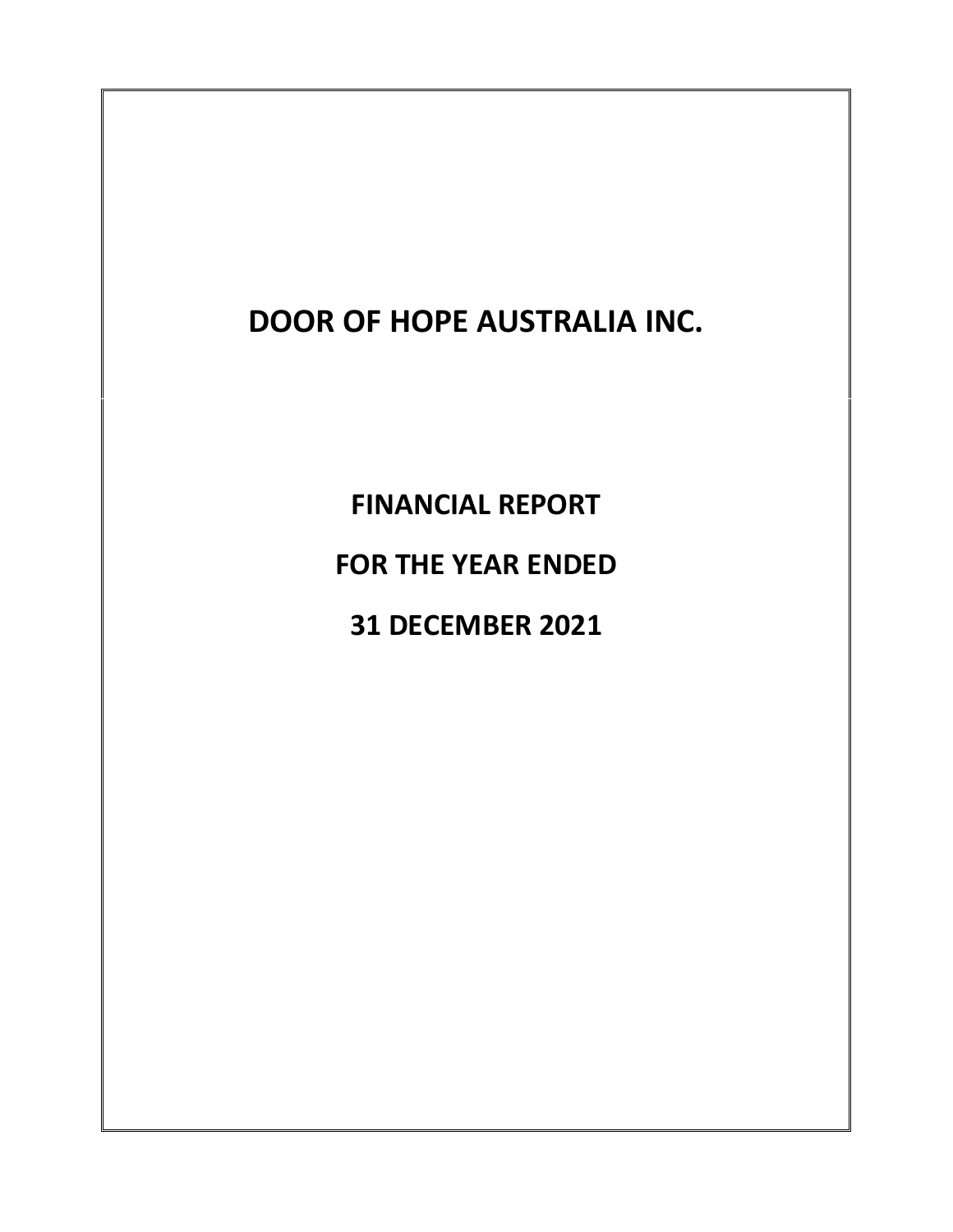(A.B.N. 44 901 023 508)

# **INCOME AND EXPENDITURE STATEMENT FOR THE YEAR ENDED 31 DECEMBER 2021**

|                                 | <b>NOTE</b> | 2021      | 2020    |
|---------------------------------|-------------|-----------|---------|
|                                 |             | \$        | \$      |
| <b>Income</b>                   |             |           |         |
|                                 |             |           |         |
| Donations                       |             | 80,825    | 71,011  |
| Other income                    |             | 10,376    | 36,854  |
| <b>Total Income</b>             |             | 91,201    | 107,865 |
|                                 |             |           |         |
| <b>Expenditure</b>              |             |           |         |
| <b>Administration costs</b>     |             | ۰         | 60,386  |
| <b>Fundraising costs</b>        |             | 65,907    |         |
| International projects          |             | 56,997    | 22,135  |
| <b>Total Expenditure</b>        |             | 122,904   | 82,521  |
|                                 |             |           |         |
| Profit/(Loss) before income tax |             | (31, 703) | 25,344  |
|                                 |             |           |         |
| Income tax expense              |             | -         |         |
| Profit /(Loss) after income tax |             | (31, 703) | 25,344  |

The accompanying notes form part of these financial statements.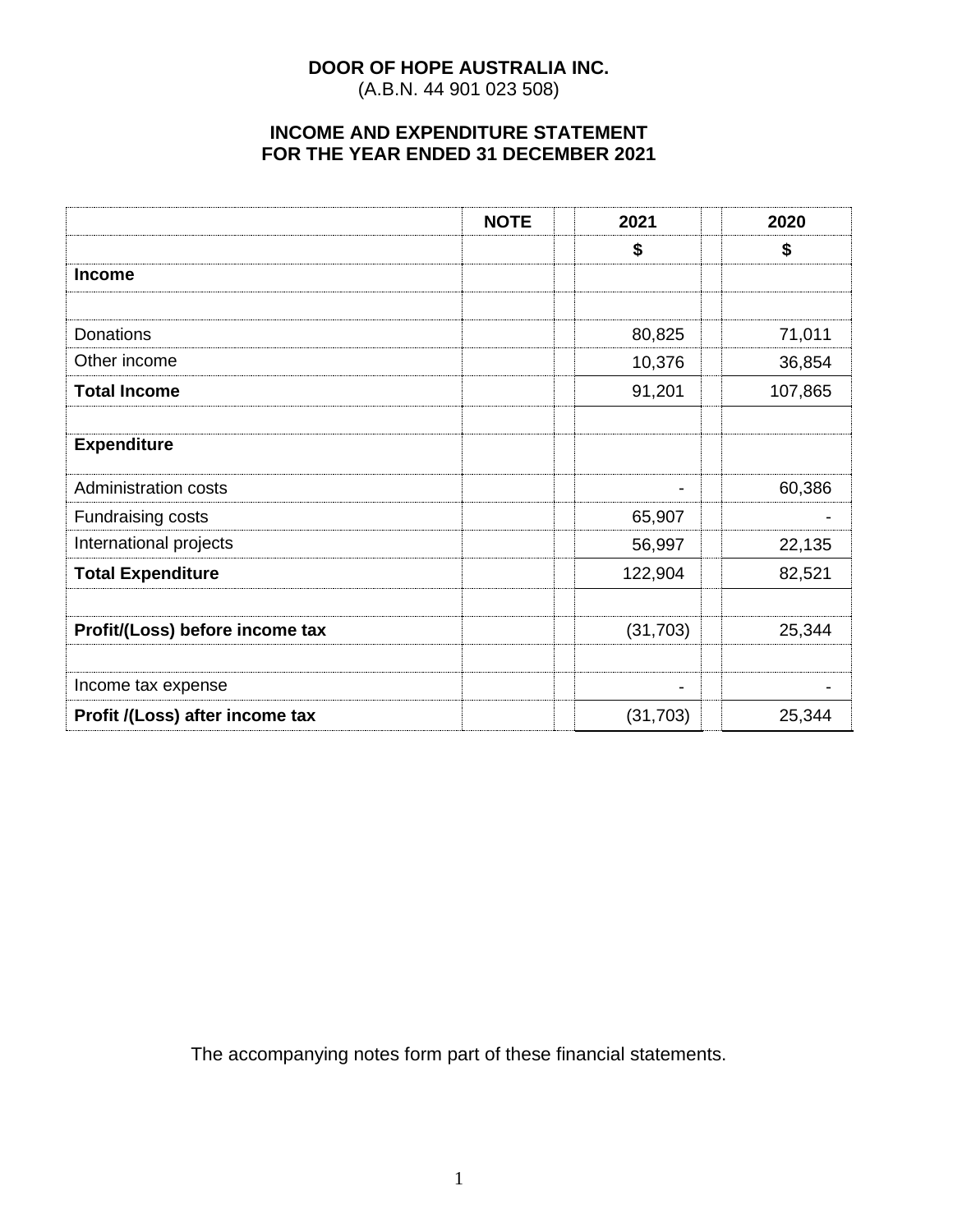(A.B.N. 44 901 023 508)

# **ASSETS AND LIABILITIES STATEMENT AS AT 31 DECEMBER 2021**

|                                | <b>NOTE</b>    | 2021   | 2020    |
|--------------------------------|----------------|--------|---------|
|                                |                | \$     | \$      |
|                                |                |        |         |
| <b>CURRENT ASSETS</b>          |                |        |         |
| Cash and cash equivalents      | $\overline{2}$ | 74,370 | 107,027 |
| <b>TOTAL CURRENT ASSETS</b>    |                | 74,370 | 107,027 |
|                                |                |        |         |
| <b>NON - CURRENT ASSETS</b>    |                |        |         |
| Property, Plant, and Equipment | 3              |        |         |
| TOTAL NON-CURRENT ASSETS       |                |        |         |
| <b>TOTAL ASSETS</b>            |                | 74,370 | 107,027 |
|                                |                |        |         |
| <b>CURRENT LIABILITIES</b>     |                |        |         |
| Trade and other payables       |                | 1,363  | 2,317   |
| <b>TOTAL LIABILITIES</b>       |                | 1,363  | 2,317   |
| <b>NET ASSETS</b>              |                | 73,007 | 104,710 |
|                                |                |        |         |
| <b>EQUITY</b>                  |                |        |         |
| Retained earnings              | 4              | 73,007 | 104,710 |
| <b>TOTAL EQUITY</b>            |                | 73,007 | 104,710 |

The accompanying notes form part of these financial statements.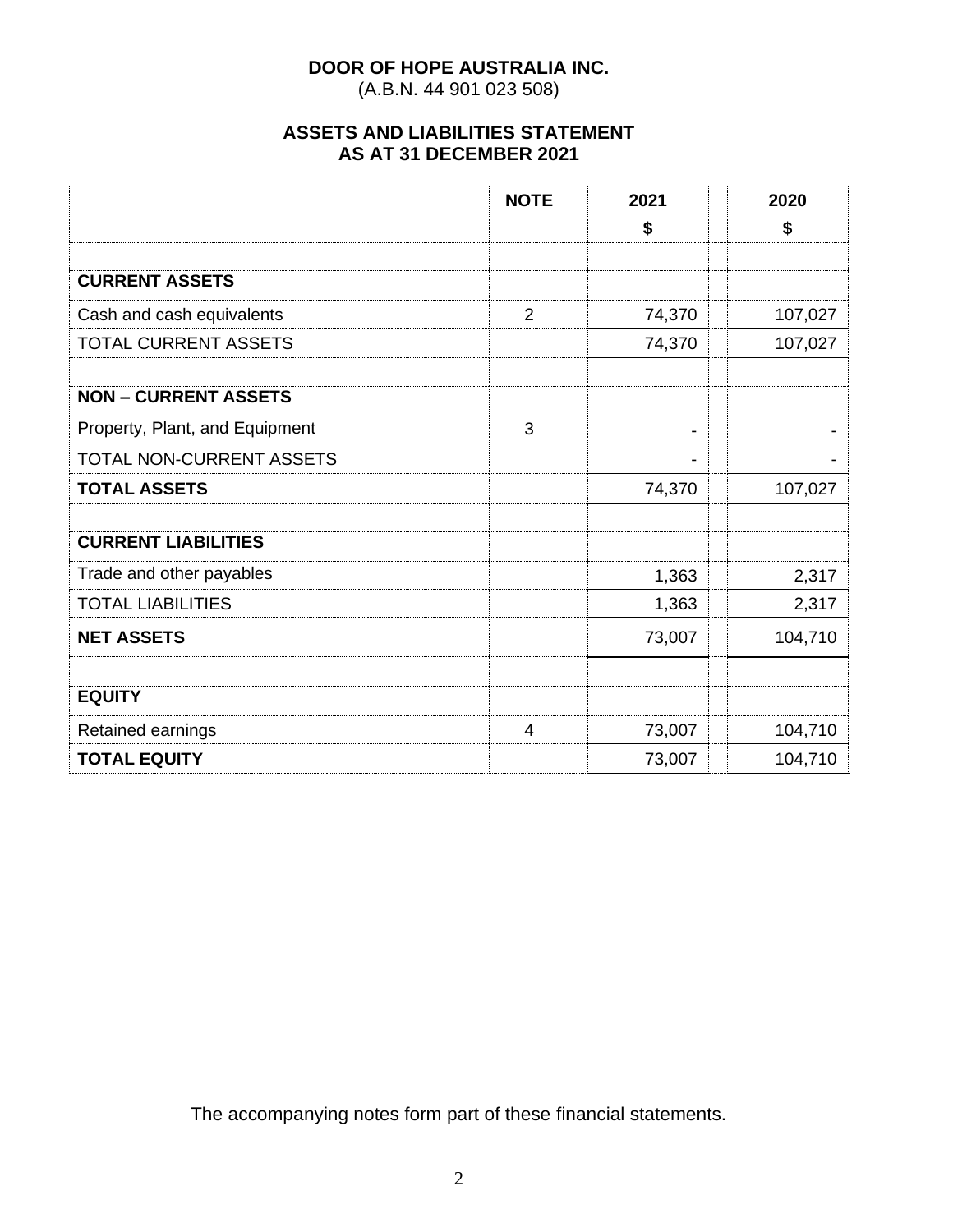(A.B.N. 44 901 023 508)

# **STATEMENT OF CHANGES IN EQUITY FOR THE YEAR ENDED 31 DECEMBER 2021**

|                                    | <b>Retained</b><br><b>Earnings</b> | <b>Total</b> |
|------------------------------------|------------------------------------|--------------|
|                                    | S                                  | \$           |
| <b>Balance at 1 January 2020</b>   | 79,366                             | 79,366       |
| Profit for the year                | 25,344                             | 25,344       |
| <b>Balance at 31 December 2020</b> | 104,710                            | 104,710      |
|                                    |                                    |              |
| <b>Balance at 1 January 2021</b>   | 104,710                            | 104,710      |
| Loss for the year                  | (31,703)                           | (31, 703)    |
| <b>Balance at 31 December 2021</b> | 73,007                             | 73,007       |

The accompanying notes form part of these financial statements.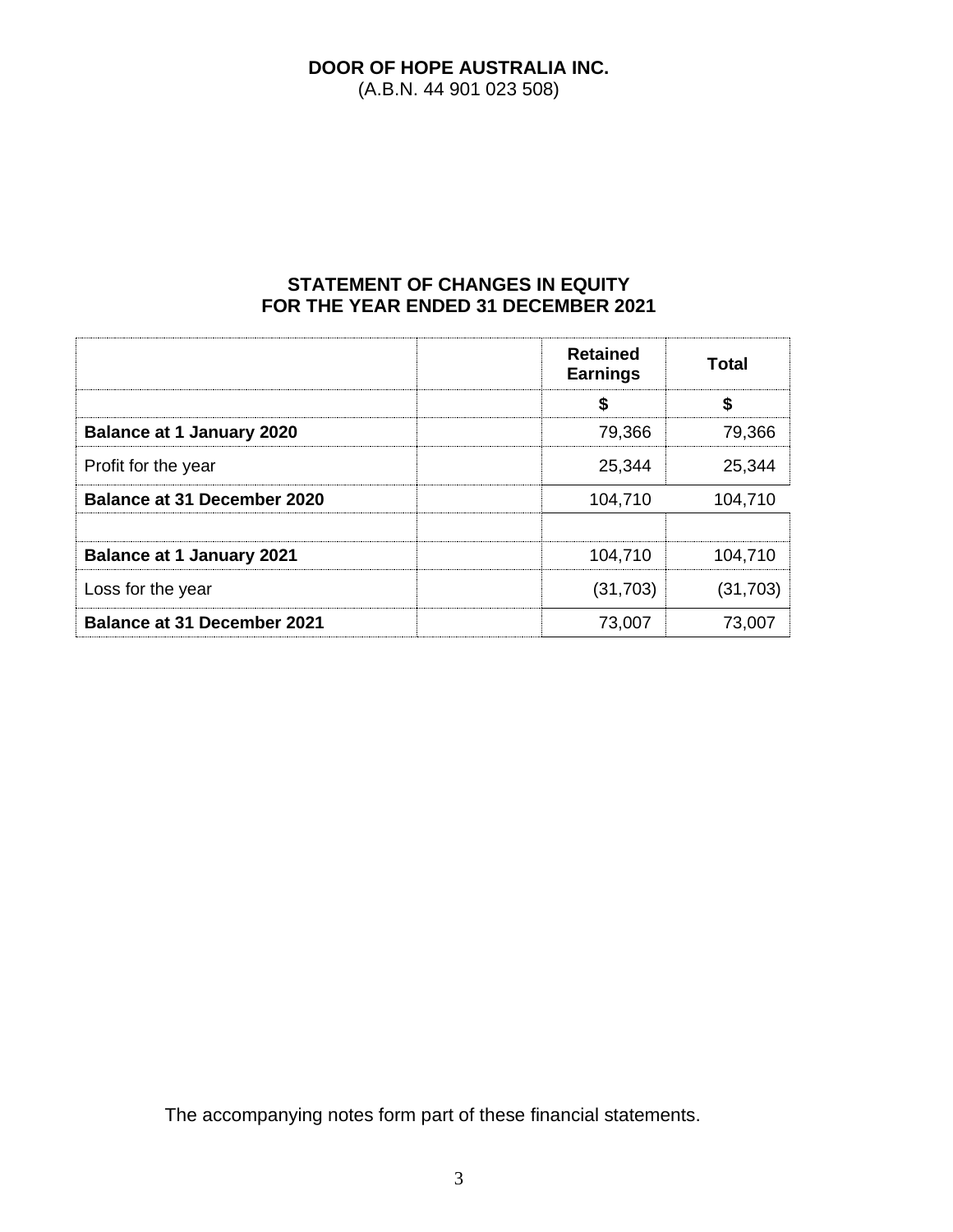(A.B.N. 44 901 023 508)

## **NOTES TO THE FINANCIAL STATEMENTS FOR THE YEAR ENDED 31 DECEMBER 2021**

## **NOTE 1: Summary of Significant Accounting Policies**

This financial report is a special purpose financial report prepared in order to satisfy the financial reporting requirements of the Australian Charities and Not-for-profit Commission Act 2012. The committee has determined that the Association is not a reporting entity.

The financial report has been prepared on an accruals basis and is based on historic costs and does not take into account changing money values or, except where specifically stated, current valuations of non-current assets.

The following significant accounting policies, which are consistent with the previous period unless otherwise stated, have been adopted in the preparation of this financial report.

#### **(a) Income Tax**

The Association is exempt from income tax and accordingly no income tax has been provided for in the financial statements.

#### **(b) Cash and Cash Equivalents**

Cash and cash equivalents includes cash on hand, deposits held at call with banks, and other short-term highly liquid investments with original maturities of three months or less.

#### **(c) Property, Plant & Equipment**

Buildings are initially recognised at cost less accumulated depreciation and impairment losses. Cost includes expenditure that is directly attributable to the acquisition of the item.

Plant and office equipment are carried at cost less, where applicable, any accumulated depreciation.

The depreciable amount of all property, plant and equipment is depreciated over the useful lives of the assets to the Association commencing from the time the asset is held ready for use.

#### **(d) Revenue and Other Income**

Revenue is measured at the fair value of the consideration received or receivable after taking into account any trade discounts and volume rebates allowed. For this purpose, deferred consideration is not discounted to present values when recognising revenue.

Interest revenue is recognised using the effective interest rate method, which for floating rate financial assets is the rate inherent in the instrument.

Grant and donation income is recognised when the entity obtains control over the funds, which is generally at the time of receipt.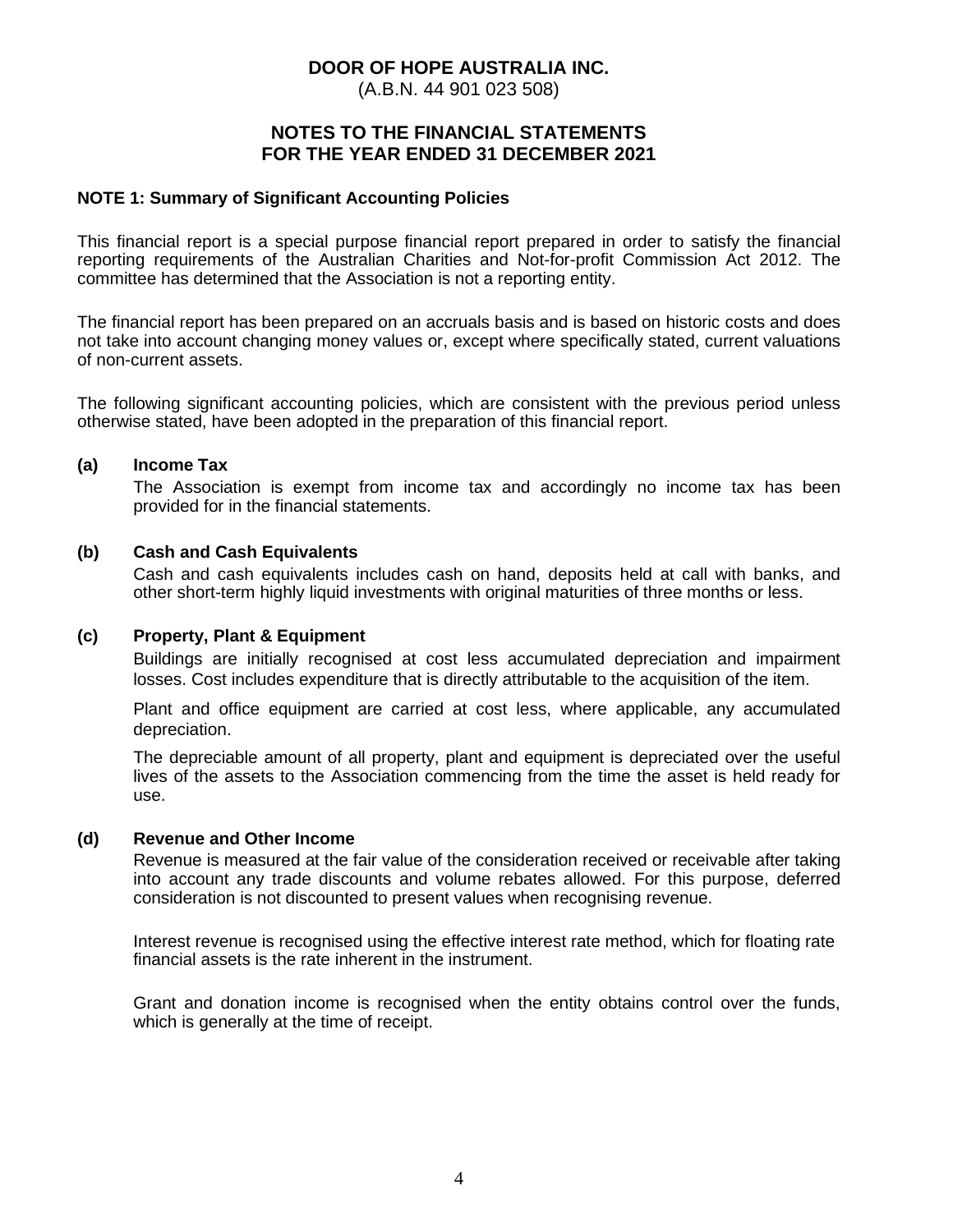(A.B.N. 44 901 023 508)

## **NOTES TO THE FINANCIAL STATEMENTS FOR THE YEAR ENDED 31 DECEMBER 2021**

## **NOTE 1: Summary of Significant Accounting Policies (continued)**

#### **(e) Goods and Services Tax (GST)**

Revenues, expenses and assets are recognised net of the amount of GST, except where the amount of GST incurred is not recoverable from the Australian Taxation Office (ATO). Receivables and payables are stated inclusive of the amount of GST receivable or payable. The net amount of GST recoverable from, or payable to, the ATO is included with other receivables or payables in the statement of financial position.

## **(f) Compliance with ACFID Code of Conduct**

The summary financial reports have been prepared in accordance with the requirements set out in the ACFID Code of Conduct. For further information on the Code please refer to the ACFID Code of Conduct Guidance Document available at [www.acfid.asn.au.](http://www.acfid.asn.au/)

#### **(g) Subsequent Events**

No matters or circumstances have arisen since the end of the financial year which significantly affected or may significantly affect the operations of the Association**.**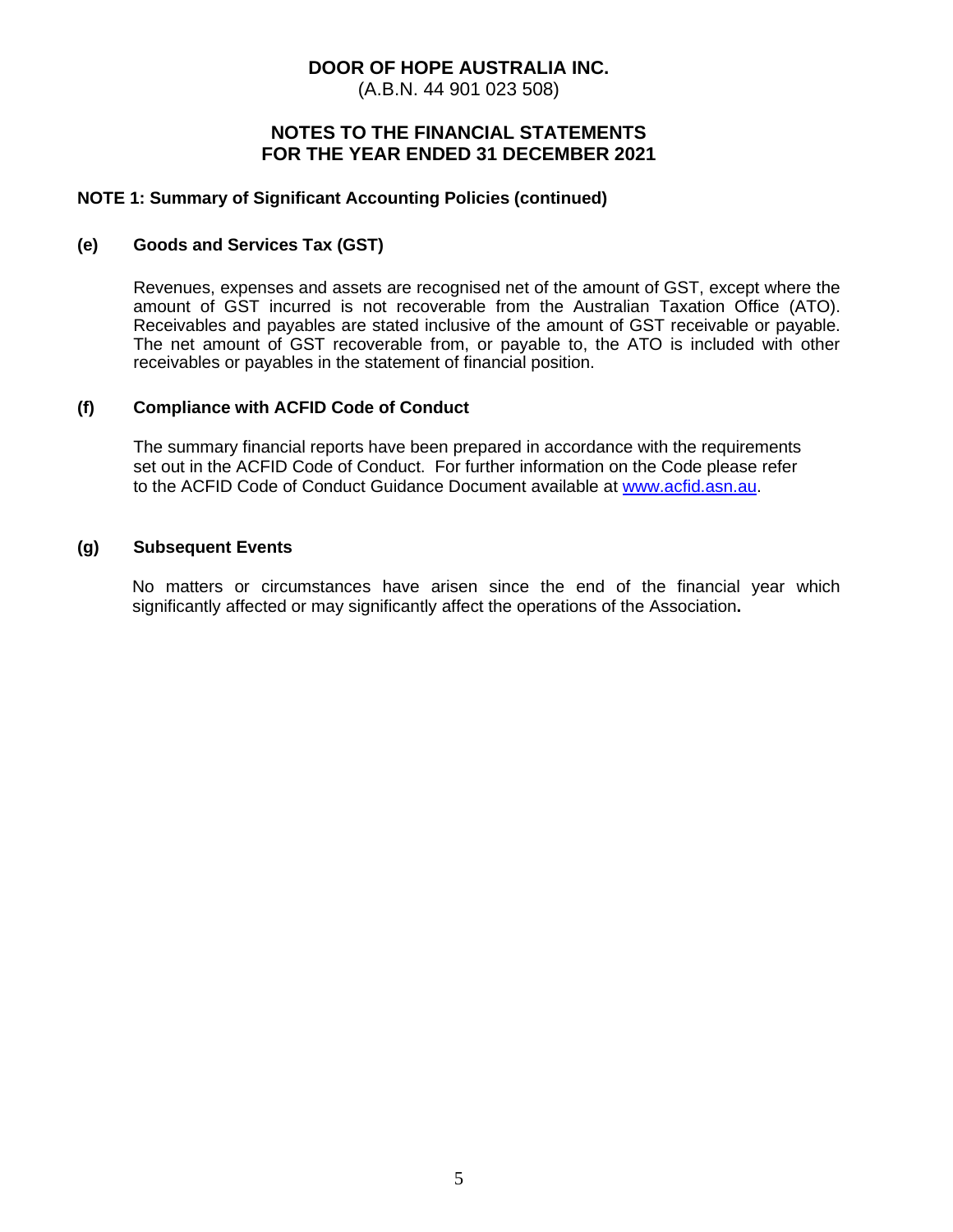(A.B.N. 44 901 023 508)

# **NOTES TO THE FINANCIAL STATEMENTS FOR THE YEAR ENDED 31 DECEMBER 2021**

|                                                       | <b>NOTE</b> | 2021      | 2020     |
|-------------------------------------------------------|-------------|-----------|----------|
|                                                       |             | \$        | \$       |
|                                                       |             |           |          |
| <b>NOTE 2 Cash and Cash Equivalents</b>               |             |           |          |
| NAB cheque account                                    |             | 32        | (2)      |
| Bank of Queensland (a/c 20124435)                     |             | 10,380    | 12,788   |
| Bank of Queensland (a/c 20123479)                     |             | 12,362    | 7,163    |
| Bank of Queensland (a/c 20824717)                     |             | 51,596    | 87,078   |
|                                                       |             | 74,370    | 107,027  |
|                                                       |             |           |          |
| <b>Property, Plant and Equipment</b><br><b>NOTE 3</b> |             |           |          |
| Property, plant, and equipment                        |             | 14,083    | 14,083   |
| Less accumulated depreciation                         |             | (14,083)  | (14,083) |
|                                                       |             |           |          |
|                                                       |             |           |          |
| <b>NOTE 4 Retained Earnings</b>                       |             |           |          |
| Retained earnings at the beginning of the year        |             | 104,710   | 79,366   |
| Profit/(Loss) for the year                            |             | (31, 703) | 25,344   |
| Retained earnings at the end of the year              |             | 73,007    | 104,710  |

# **NOTE 5 Table of Cash Movements for Designated Purposes**

|                          | Cash available<br>at the<br>beginning of<br>the year | Cash raised<br>during the year | Cash<br>disbursed<br>during the year | Cash available<br>at the end of<br>the year |
|--------------------------|------------------------------------------------------|--------------------------------|--------------------------------------|---------------------------------------------|
| Fiji                     | 5,138                                                | 300                            | 4,580                                | 858                                         |
| Sri Lanka                | 2,092                                                |                                | 2,092                                |                                             |
| Philippines              | -                                                    | 2,030                          | 2,030                                |                                             |
| Sudan                    | 13,198                                               |                                |                                      | 13,198                                      |
| African Action           |                                                      | 24,200                         | 22,990                               | 1,210                                       |
| Total for other purposes | 86,599                                               | 64,671                         | 92,166                               | 59,104                                      |
| <b>Total</b>             | 107,027                                              | 91,201                         | 123,858                              | 74,370                                      |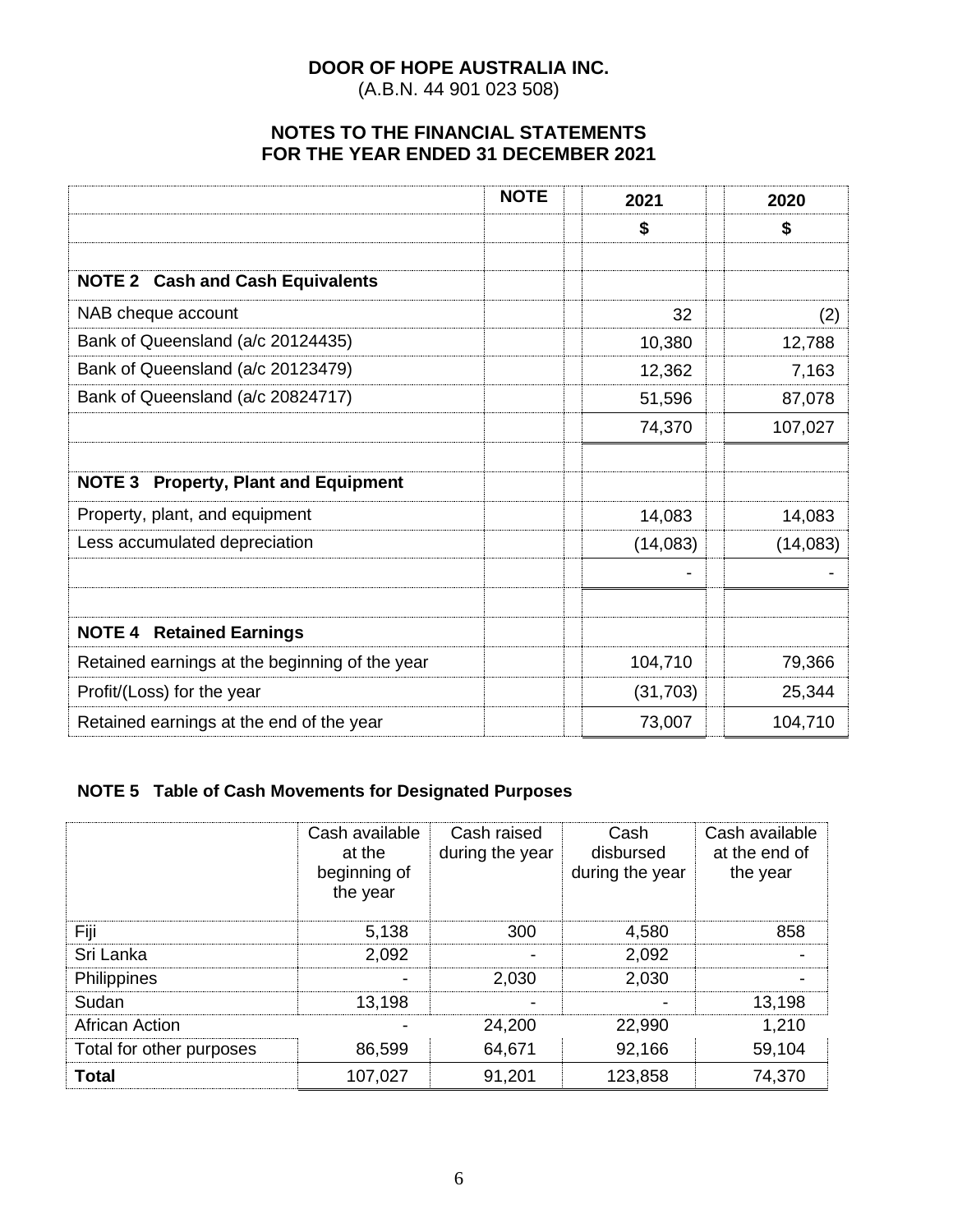## **DOOR OF HOPE AUSTRALIA INC.** (A.B.N. 44 901 023 508)

## ANNUAL TRUE AND FAIR STATEMENT OF THE COMMITTEE

We, Bryan Grasby and Michelle van Zanen, being members of the committee of Door of Hope Australia Inc. certify that:

- $1.$ The statements attached to this certificate give a true and fair view of the financial position and performance of Door of Hope Australia Inc. during and at the end of the financial year of the Association which ended on 31 December 2021;
- $2.$ The financial statements and notes are in accordance with Australian Accounting Standards and the Associations Incorporation Reform Act 2012; and
- 3. At the date of this statement, there are reasonable grounds to believe that Door Of Hope Australia Inc. will be able to pay its debts as and when they fall due.

Bryan Grasby – Chairman  $\mathbb{N}^n$ Dated: April 2022

Michelle van Zanen - Committee Member

Dated:  $\left|\right|^{\mathcal{R}}$  April 2022

 $\overline{7}$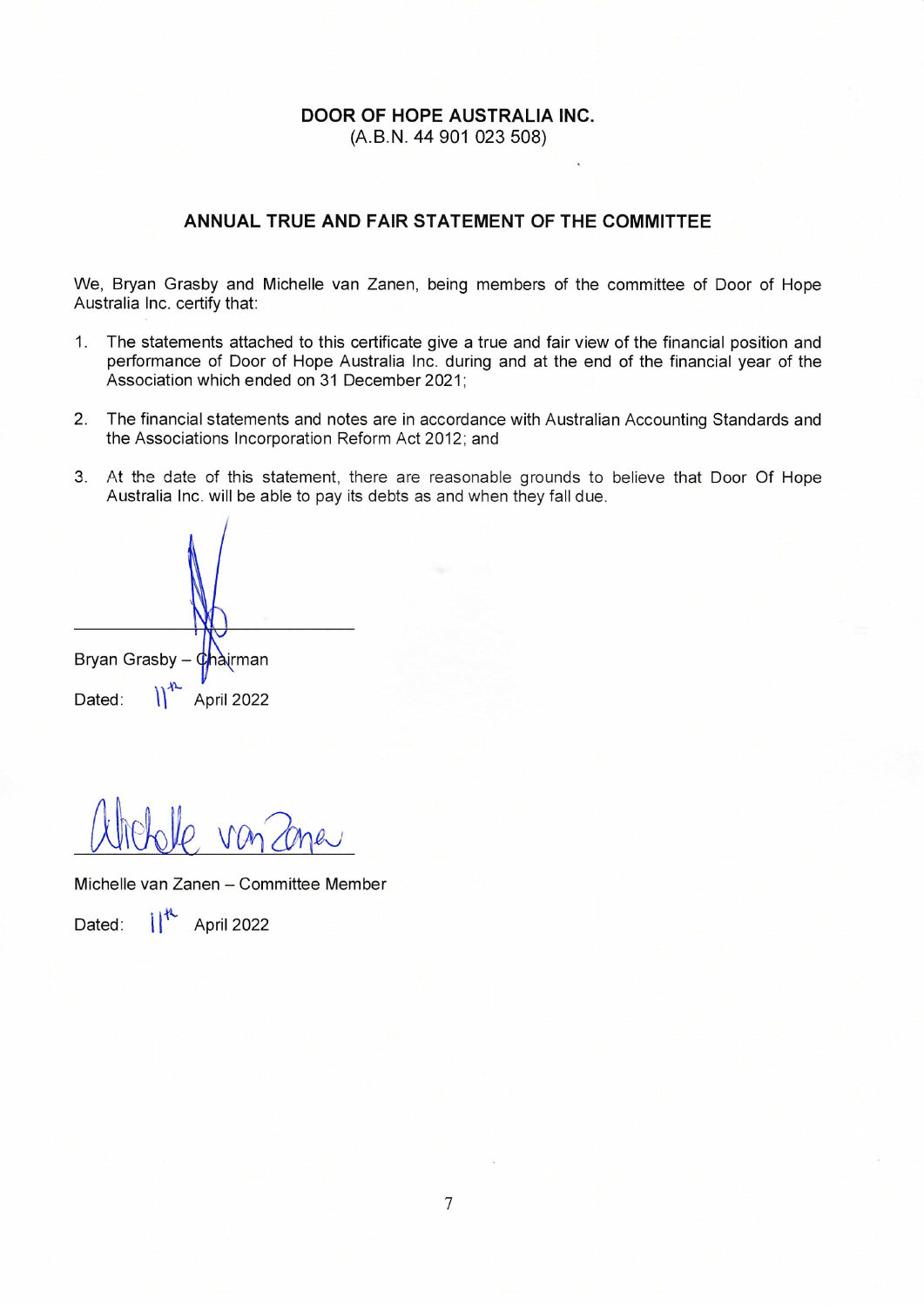**MVA Bennett** 

#### **INDEPENDENT AUDITOR'S REPORT TO THE MEMBERS OF DOOR OF HOPE AUSTRALIA INC.**

#### **Report on the Audit of the Financial Report**

#### **Opinion**

We have audited the financial report of Door of Hope Australia Inc. which comprises the assets and liabilities statement as at 31 December 2021, the income and expenditure statement, and the statement of changes in equity for the year then ended, notes comprising a summary of significant accounting policies and other explanatory information, and the Annual True and Fair Statement of the Committee.

In our opinion, the accompanying financial report of Door of Hope Australia Inc. has been prepared in accordance with Division 60 of the Australian Charities and Not-for-profit Commission Act 2012, including:

- a) giving a true and fair view of the Association's financial position as at 31 December 2021 and of its financial performance for the year then ended; and
- b) complying with Australian Accounting Standards to the extent described in Note 1, and the Australian Charities and Not-for-profit Commission Regulation 2013.

#### **Basis for Opinion**

We conducted our audit in accordance with Australian Auditing Standards. Our responsibilities under those standards are further described in the Auditor's Responsibilities for the Audit of the Financial Report section of our report. We are independent of the Association in accordance with the ethical requirements of the Accounting Professional and Ethical Standards Board's APES 110: Code of Ethics for Professional Accountants (the Code) that are relevant to our audit of the financial report in Australia. We have also fulfilled our other ethical responsibilities in accordance with the Code.

We believe that the audit evidence we have obtained is sufficient and appropriate to provide a basis for our opinion.

#### **Emphasis of Matter - Basis of Accounting**

We draw attention to Note 1 to the financial statements, which describes the basis of accounting. The financial report has been prepared to assist Door of Hope Australia Inc. to meet the requirements of the Australian Charities and Not-for-profit Commission Act 2012. As a result, the financial report may not be suitable for another purpose. Our opinion is not modified in respect of this matter.

#### **Responsibilities of the Committee for the Financial Report**

The committee of Door of Hope Australia Inc. is responsible for the preparation and fair presentation of the financial report in accordance with the financial reporting requirements of the Australian Charities and Not-forprofit Commission Act 2012 and for such internal control as the committee determines is necessary to enable the preparation and fair presentation of a financial report that is free from material misstatement, whether due to fraud or error.

In preparing the financial report, the committee is responsible for assessing the Association's ability to continue as a going concern, disclosing, as applicable, matters relating to going concern and using the going concern basis of accounting unless the committee either intends to liquidate the Association or to cease operations, or has no realistic alternative but to do so.

8

Incorporating MVA Bennett Pty Ltd (ABN 90 623 319 022) & MVA Bennett (ABN 48 647 105 185) & The Bennett Group Pty Ltd (41 156 082 969) & MV Anderson & Co

#### Liability limited by a scheme approved under Professionals **Standards Legislation**

#### **Melbourne**

Level 5 North Tower 485 La Trobe Street Melbourne, Vic 3000  $T. +6196428000$ E. info@mvabennett.com.au



**CHARTERED ACCOUNTANTS"**